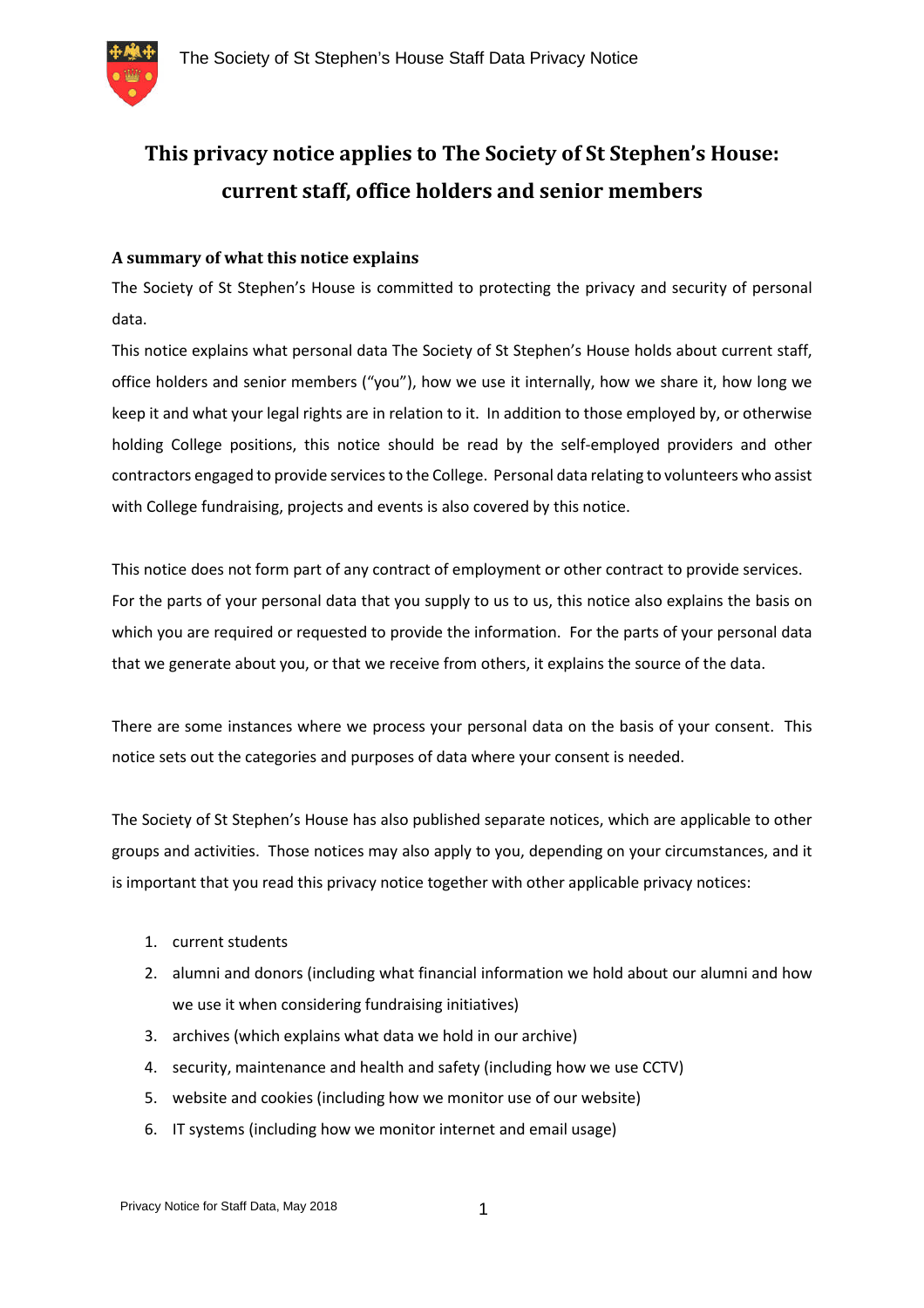

You can access past versions of our privacy notices at the location: https://www.ssho.ox.ac.uk/about/policies.html

## **What is your personal data and how does the law regulate our use of it?**

"Personal data" is information relating to you as a living, identifiable individual. We refer to this as "your data". Data protection law requires The Society of St Stephen's House ("us" or "we"), as data controller for your data:

- To process your data in a lawful, fair and transparent way;
- To only collect your data for explicit and legitimate purposes**;**
- To only collect data that is relevant, and limited to the purpose(s) we have told you about;
- To ensure that your data is accurate and up to date;
- To ensure that your data is only kept as long as necessary for the purpose(s) we have told you about;
- To ensure that appropriate security measures are used to protect your data.

#### **The Society of St Stephen's House's Contact Details**

If you need to contact us about your data, please contact dpo@ssho.ox.ac.uk

#### **What personal data we hold about you and how we use it**

We may hold and use a range of data about you at different stages of our relationship with you. We might receive this data from you; we might create it ourselves, or we might receive it from someone else (for example if someone provides us with a reference about you).

Categories of data that we collect, store and use include (but are not limited to):

- The contact details that you provide to us, including names, addresses and telephone numbers.
- Your position, role, contract terms, grade, salary, benefits and entitlements.
- Records about your recruitment, including your application paperwork, details of your qualifications, references (including names and contact details of referees), requests for special arrangements, communications regarding our decisions, and relevant committee and panel reports.
- Details of any relevant criminal convictions or charges that we ask you to declare to us, either when you apply to us, or during your membership of the PPH. Relevant criminal convictions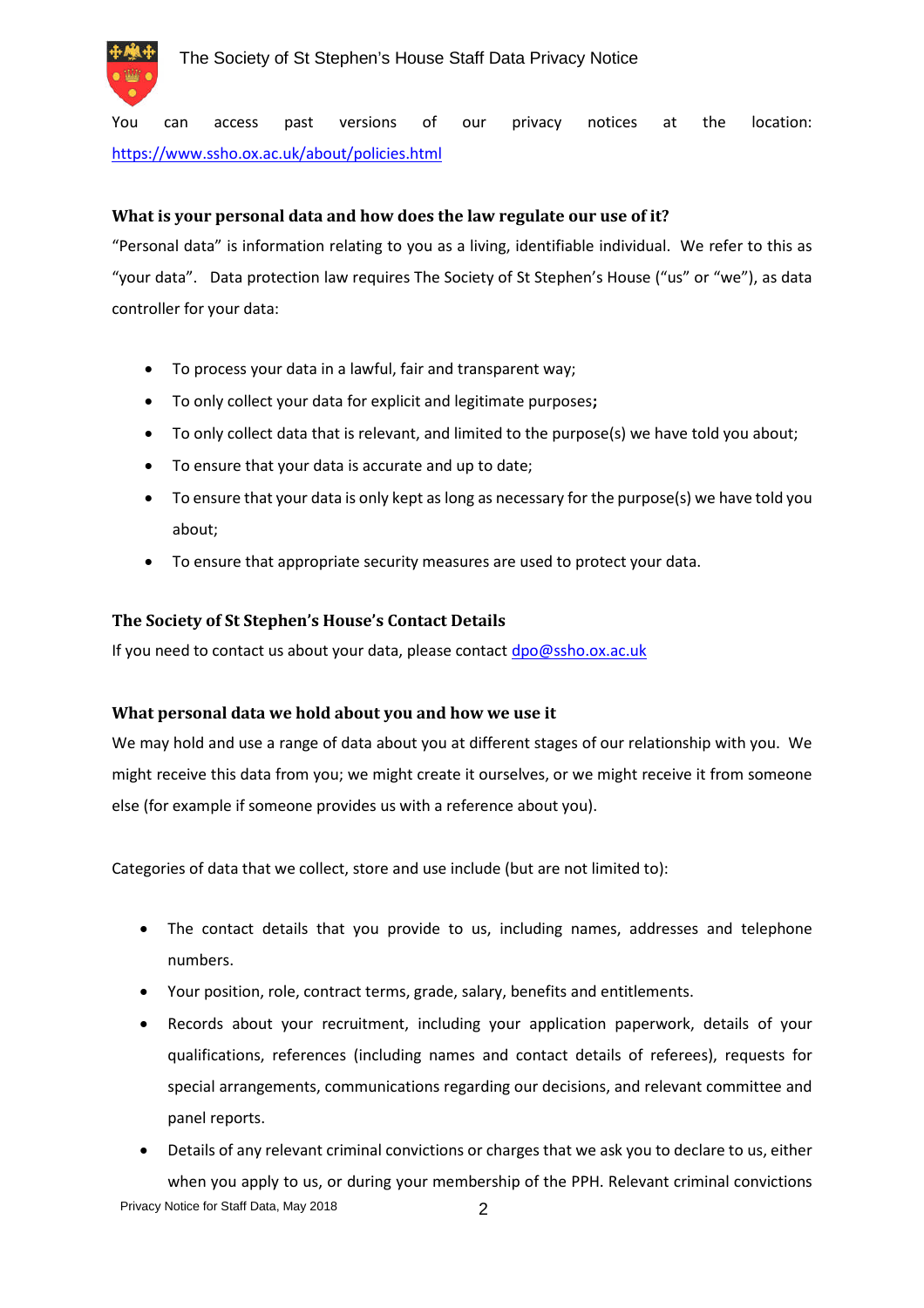

or charges are those that indicate you might pose an unacceptable risk to students or staff. Further, your role at the PPH may require that we conduct a Disclosure and Barring Service check, which will provide us with details of any relevant criminal convictions and/or cautions that you have received.

- Copies of passports, right to work documents, visas and other immigration data.
- Details of any medical issues and/or disabilities that you have notified to us, including any consideration and decision on reasonable adjustments made as a result.
- Equality monitoring data.
- Dietary requirements
- Your financial details, including bank and building society account numbers, sort codes, BACS IDs, NI numbers, tax codes, payslips and similar data.
- Pensions membership data, including identification numbers, quotes and projections, terms benefits and contributions.
- Learning and development records, including your attendance, completions, accreditations and certifications.
- Capability procedure records, including performance indicators, records of review meetings, feedback, decisions and outcomes.
- Promotion and progression records, including applications, references and supporting materials, records of deliberations and decisions, feedback and awards.
- Records regarding grievances, disciplinary proceedings or investigations prompted by, involving or relating to you.
- Attendance and absence records, including leave requests, sickness records and related data.
- Photographs, audio and video recording.
- Computing and email information, including login information for our IT systems, IP address(es), equipment allocated to you and records of network access.
- Biometric data, only as part of mandatory immigration records

Further categories of data that we hold in relation to current staff, office holders and senior members are set out in our Record of Processing Activity.

#### **The lawful basis on which we process your data**

The law requires that we provide you with information about the lawful basis on which we process your personal data, and for what purpose(s).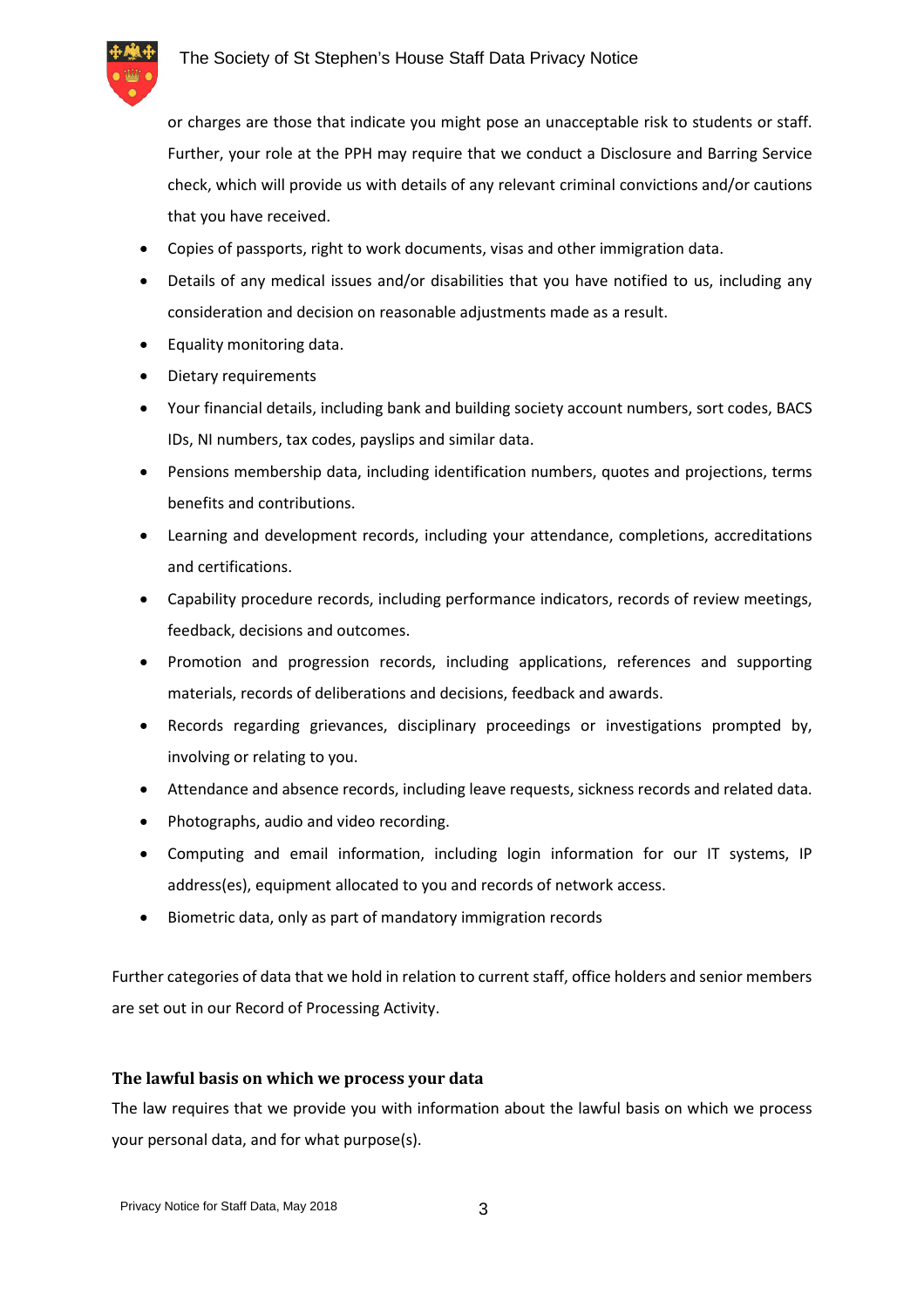

Most commonly, we will process your data on the following lawful grounds:

- Where it is necessary to perform the contract we have entered into with you;
- Where necessary to comply with a legal obligation;
- Where it is necessary for the performance of a task in the public interest;
- Where it is necessary for our legitimate interests (or those of a third party) and your interests and fundamental rights do not override those interests.

We may also use your personal information, typically in an emergency, where this is necessary to protect your vital interests, or someone else's vital interests. In a small number of cases where other lawful bases do not apply, we will process your data on the basis of your consent.

#### *How we apply further protection in the case of "Special Categories" of personal data*

"Special categories" of particularly sensitive personal information require higher levels of protection. We need to have further justification for collecting, storing and using this type of personal information. The Special Categories of personal data consist of data revealing:

- racial or ethnic origin;
- political opinions;
- religious or philosophical beliefs;
- trade union membership.

They also consist of the processing of:

- genetic data;
- biometric data for the purpose of uniquely identifying someone;
- data concerning health;
- data concerning someone's sex life or sexual orientation.

We may process special categories of personal information in the following circumstances:

- Where processing is necessary for the purposes of performing or exercising obligations or rights which are imposed or conferred by law on the The Society of St Stephen's House or you in connection with employment, social security or social protection; or
- With your explicit written consent; or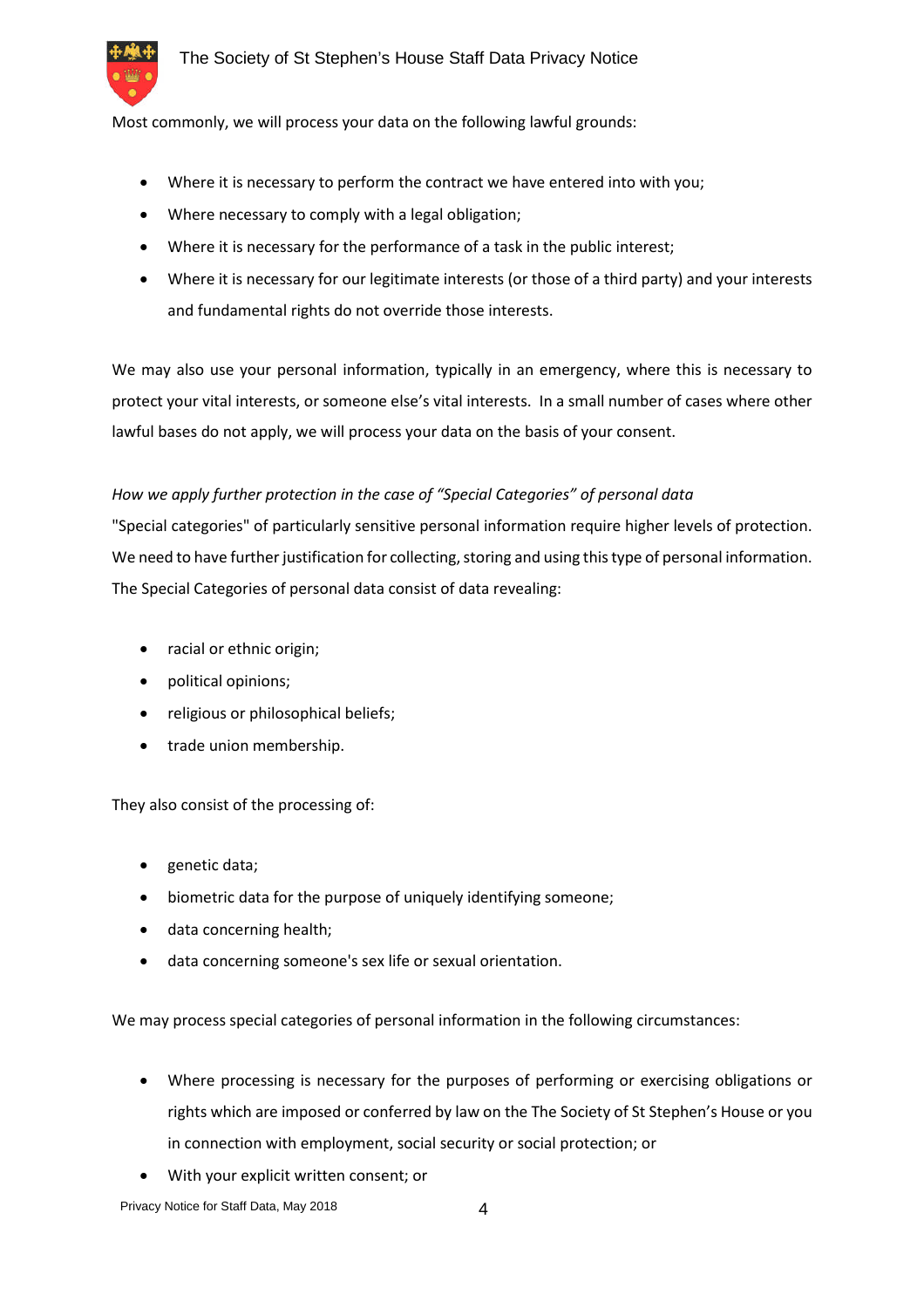

- Where it is necessary in the substantial public interest, in particular:
	- o for the exercise of a function conferred on The Society of St Stephen's House or anyone else by an enactment or rule of law; or
	- o for equal opportunities monitoring;
- Where the processing is necessary for archiving purposes in the public interest, or for scientific or historical research purposes, or statistical purposes, subject to further safeguards for your fundamental rights and interests specified in law.

We have in place appropriate policy documents and/or other safeguards which we are required by law to maintain when processing such data.

Less commonly, we may process this type of information where it is needed in relation to legal claims or where it is needed to protect your interests (or someone else's interests) and you are not capable of giving your consent, or where you have already made the information public.

#### *Criminal convictions and allegations of criminal activity*

Further legal controls apply to data relating to criminal convictions and allegations of criminal activity. We may process such data on the same grounds as those identified for "special categories" referred to above.

#### *Details of our processing activities, including our lawful basis for processing*

Details of the lawful bases we rely on for the processing of the categories of data that we hold in relation to current staff, office holders and senior members are set out in our Record of Processing Activity. Details of retention periods, plus details of parties to whom we transfer data, and on what basis, are available here.

#### **Data that you provide to us and the possible consequences of you not providing it**

Most data that you provide to us is processed by us in order that we, and you, can each fulfil our contractual obligations and/or comply with obligations imposed by law. For example:

 Copies of your passport, right to work, and visa information will be collected by us at the time of your application to enable us to comply with UK Immigration and Visa requirements. We may also be required by law to retain that data, along with related information (such as your application paperwork, short-lists and selection committee papers) until a certain point after your employment with the College ends.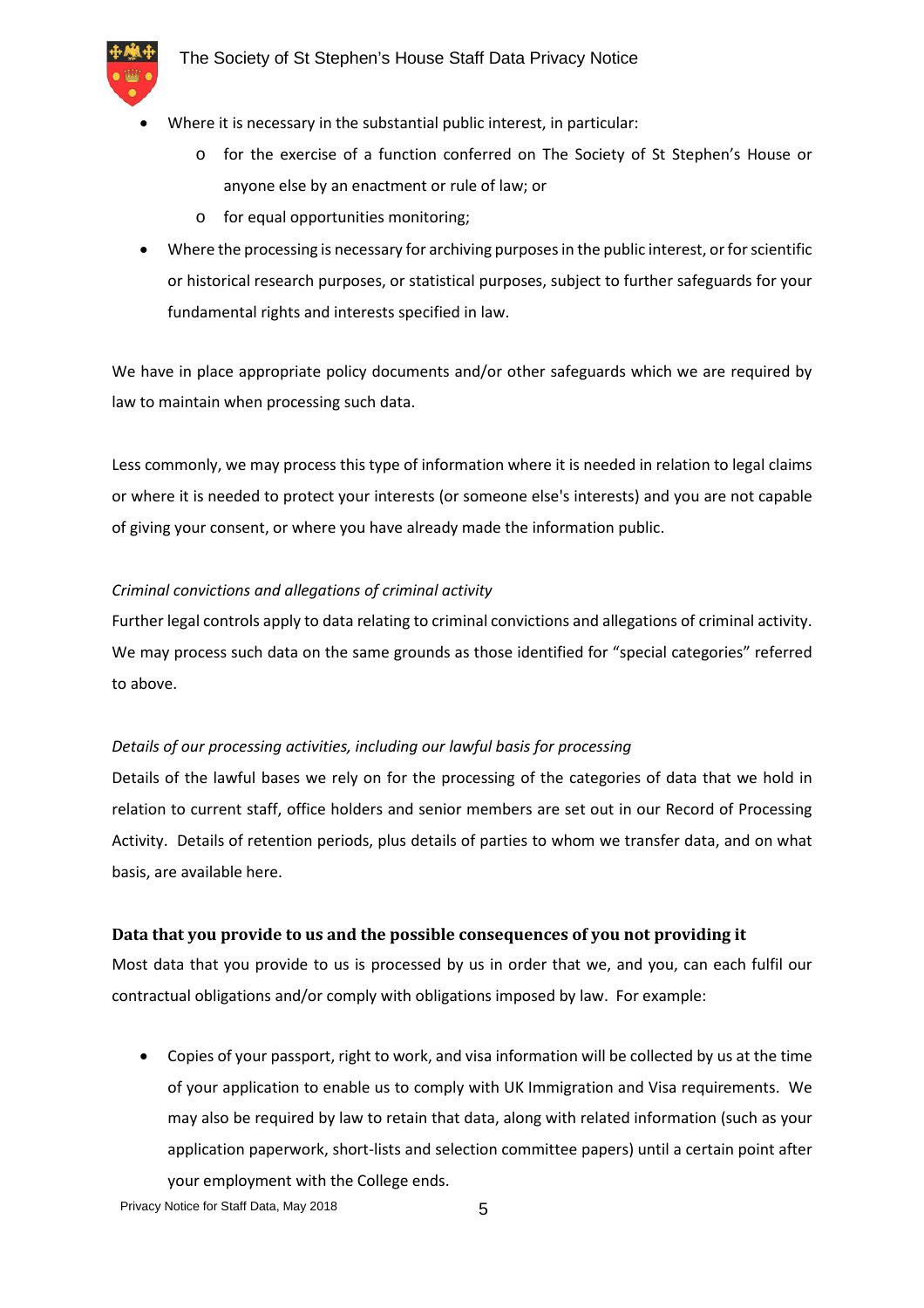

- Financial data, including your account number and sort code, BACS ID, NI number, salary, tax codes and payments information are collected by us at the time of your appointment to enable us to pay you in accordance with the contract between us.
- You have a contractual obligation to inform us of relevant conflicts of interest affecting your involvement in The Society of St Stephen's House management and decision-making. Failure to do so may undermine the reputation and integrity of the PPH, and may have legal implications.

The consequences for any failure to provide such data will depend on the particular circumstances. For example, a failure to provide copies of your passport, right to work and visa information, may mean that we are unable to enter into, or continue, with your employment. A failure to notify the PPH of relevant conflicts of interest may result in disciplinary proceedings being commenced.

Some data that you give to us is provided on a wholly voluntary basis – you have a choice whether to do so. Examples include:

- Equality monitoring data, which is requested by the College as part of the equality monitoring that we undertake pursuant to our legal obligations under the Equality Act 2010.
- Disability and health condition information, which you may choose to provide to us in order that we can take this information into account when considering whether to make a reasonable adjustment.

#### **Other sources of your data**

Apart from the data that you provide to us, we may also process data about you from a range of sources. These include:

- Data that we generate about you, such as when processing your application, arranging payments, and/or in relation to accommodation provided by The Society of St Stephen's House
- The University of Oxford, which operates a number of systems that Colleges have access to, including systems that allow The Society of St Stephen's House to access your [teaching allocation records and schedules];
- Your previous educational establishments and/or employers if they provide references to us;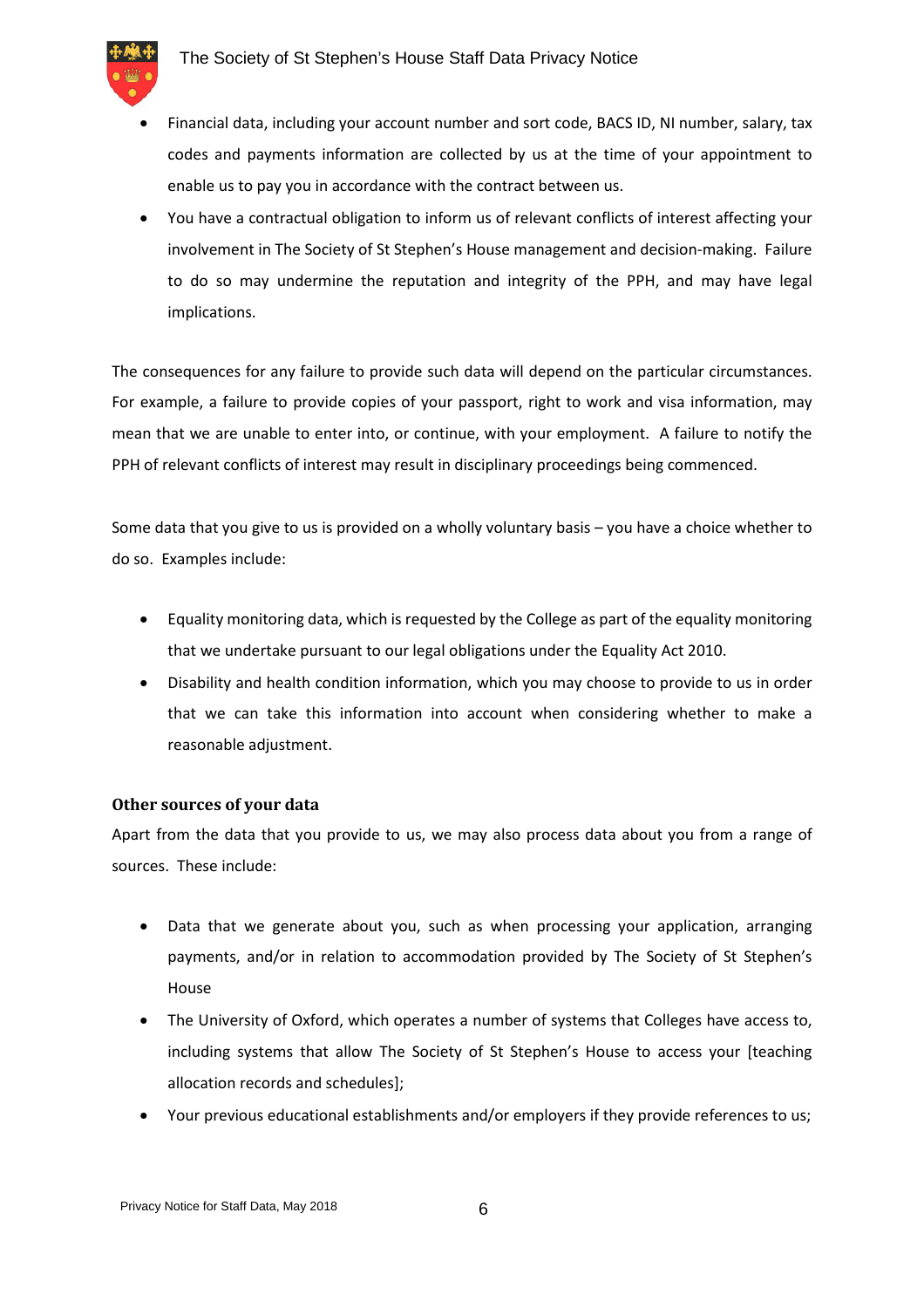

 Fellow members of The Society of St Stephen's House family members, friends, visitors to The Society of St Stephen's House and other contacts who may provide us with information about you if and when they contact us, or vice versa.

Our Record of Processing Activity indicates the sources of each of the various categories of data that we process.

## **How we share your data**

We do not, and will not, sell your data to third parties. We will only share it with third parties if we are allowed or required to do so by law. Examples of bodies to whom we are required by law to disclose certain data include, but are not limited to:

| Organisation                                                | Why?                                                                                                                                                           |
|-------------------------------------------------------------|----------------------------------------------------------------------------------------------------------------------------------------------------------------|
| Home Office; UK Visas and<br>Immigration                    | To fulfil The Society of St Stephen's House's obligations as a<br>visa sponsor                                                                                 |
| Disclosure and Barring Service<br>(DBS)                     | Required for certain posts to assess an applicant's suitability<br>for positions of trust or where the post works with vulnerable<br>people or children.       |
| The Higher Education Funding<br>Council for England (HEFCE) | Data submitted for the Research Excellence Framework (REF)<br>which is a system for assessing the quality of research in<br>higher education.                  |
| HM Revenues & Customs (HMRC)                                | Real time information released to HM Revenue & Customs<br>(HMRC) in order to collect Income Tax and National Insurance<br>contributions (NICs) from employees. |

Examples of bodies to whom we may voluntarily disclose data, in appropriate circumstances, include but are not limited to:

| Organisation               | Why?                                                                                                |
|----------------------------|-----------------------------------------------------------------------------------------------------|
|                            | Other Colleges and/or PPH's within Where a member is employed by or connected to both               |
|                            | the University of Oxford, University organisations, or are providing services in different parts of |
| offices and/or departments |                                                                                                     |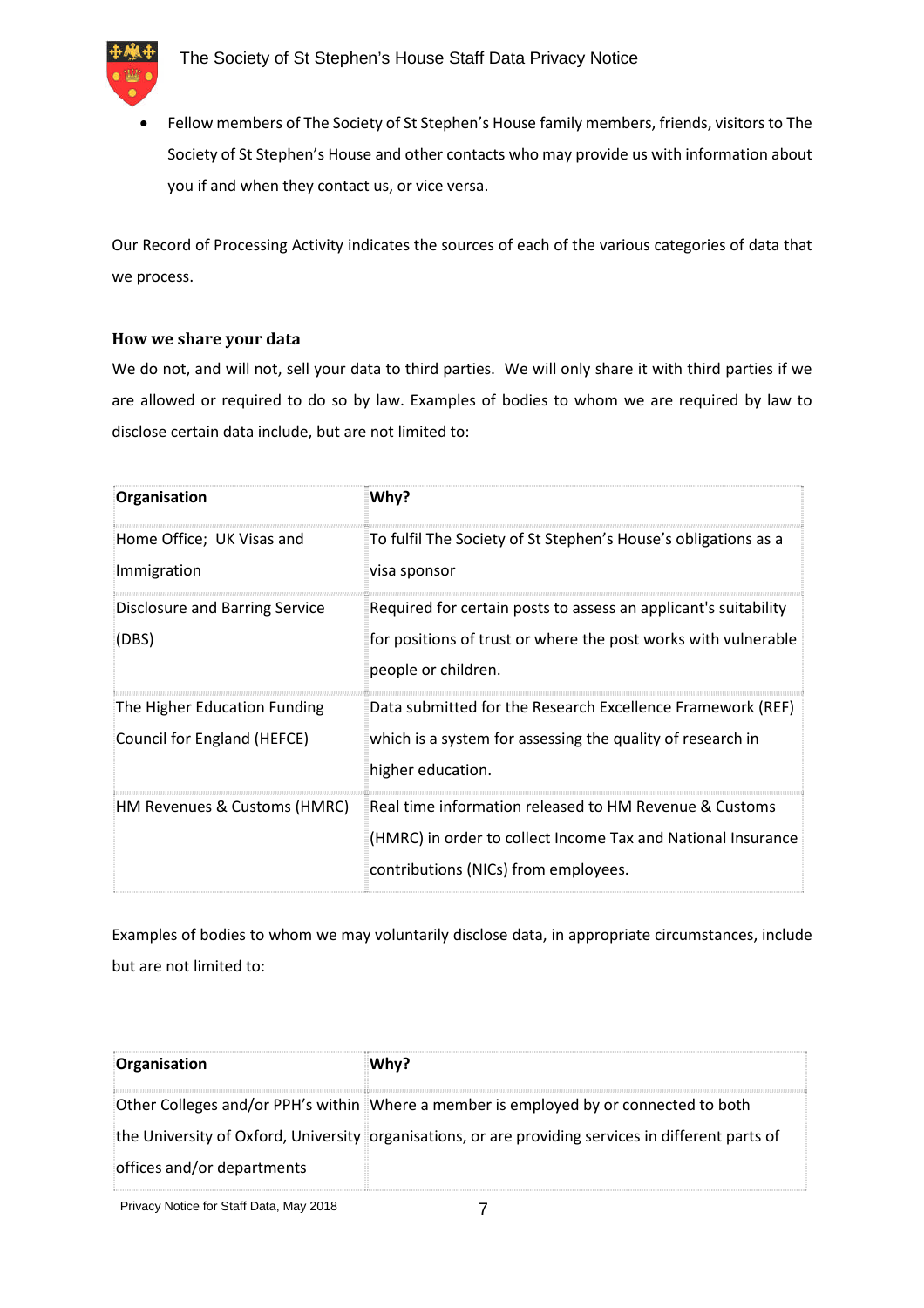

| Organisation                                                                                                                                                     | Why?                                                                                                                                                                                                  |
|------------------------------------------------------------------------------------------------------------------------------------------------------------------|-------------------------------------------------------------------------------------------------------------------------------------------------------------------------------------------------------|
|                                                                                                                                                                  | the collegiate university, we may need to share relevant data<br>for the proper functioning of relevant contracts and services.                                                                       |
| Agencies with responsibilities for<br>the prevention and detection of<br>crime, apprehension and<br>prosecution of offenders, or<br>collection of a tax or duty. | For the prevention, detection or investigation of crime, for the<br>location and/or apprehension of offenders, for the protection<br>of the public, and/or to support the national interest.          |
| Mortgage lender and letting<br>agencies                                                                                                                          | In order to allow these organisations to verify for mortgages<br>and tenancy agreements. Release of this information is<br>subject to a written request being received from the<br>employee.          |
| Superannuation Schemes as used<br>by the College                                                                                                                 | In order to provide data required for the provision of pensions<br>by these providers.                                                                                                                |
| <b>Higher Education Statistics Agency</b><br>(HESA)                                                                                                              | Some information, usually in pseudonymised form, will be<br>sent to the HESA for statistical analysis and to allow<br>government agencies to carry out their statutory functions.                     |
| Occupational Health providers                                                                                                                                    | To enable the provision of these facilities.                                                                                                                                                          |
| Third party service providers                                                                                                                                    | To facilitate activities of The Society of St Stephen's House.<br>Any transfer will be subject to an appropriate, formal<br>agreement between The Society of St Stephen's House and<br>the processor. |

Where information is shared with third parties, we will seek to share the minimum amount of information necessary to fulfil the purpose.

All our third party service providers are required to take appropriate security measures to protect your personal information in line with our policies, and are only permitted to process your personal data for specific purposes in accordance with our instructions. We do not allow our third party providers to use your personal data for their own purposes.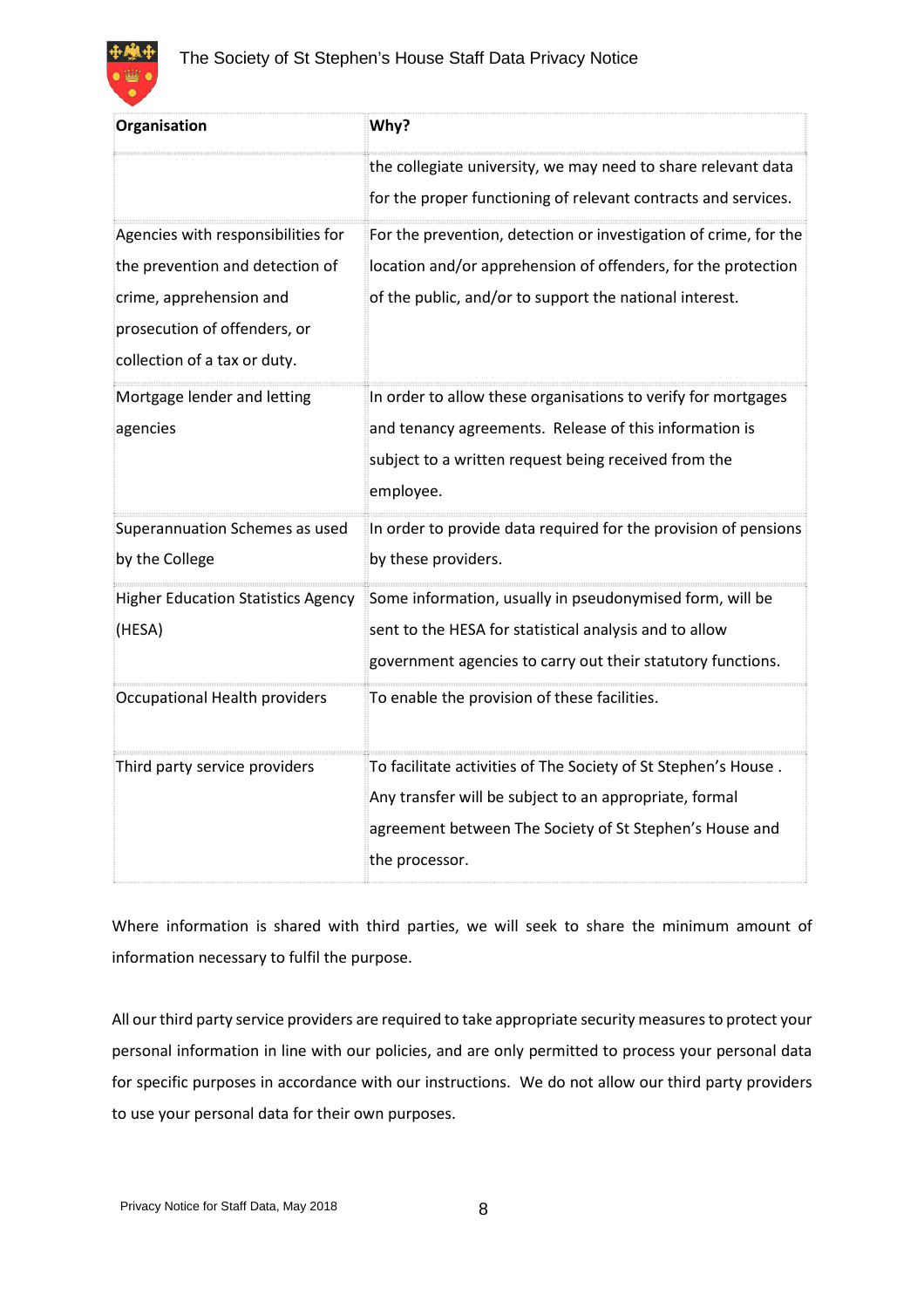#### **Sharing your data outside the European Union**

The law provides various further safeguards where data is transferred outside of the EU. When you are resident outside the EU in a country where there is no "adequacy decision" by the European Commission, and an alternative safeguard is not available, we may still transfer data to you which is necessary for performance of your contract with us.

Otherwise, **w**e may transfer your data outside the European Union, but only for the purposes referred to in this notice and provided either:

- There is a decision of the European Commission that the level of protection of personal data in the recipient country is adequate; or
- Appropriate safeguards are in place to ensure that your data is treated in accordance with UK data protection law, for example through the use of standard contractual clauses; or
- There is an applicable derogation in law which permits the transfer in the absence of an adequacy decision or an appropriate safeguard.

#### **Automated decision-making**

We do not envisage that any decisions will be taken about you based solely on automated means, however we will notify you in writing if this position changes.

#### **How long we keep your data**

We retain your personal information for as long as necessary to fulfil the purposes we collected it for, including for the purpose of satisfying any legal, accounting or reporting requirements. Details of expected retention periods for the different categories of your personal information that we hold are set out in our Record of Processing Activity.

Retention periods may increase as a result of legislative changes, e.g. an increase in limitation periods for legal claims would mean that The Society of St Stephen's House is required to retain certain categories of personal data for longer. Any such changes will be reflected in updated versions of our Record of Processing Activity.

If there are legal proceedings, a regulatory, disciplinary or criminal investigation, suspected criminal activity, or relevant requests under data protection or freedom of information legislation, it may be necessary for us to suspend the deletion of data until the proceedings, investigation or request have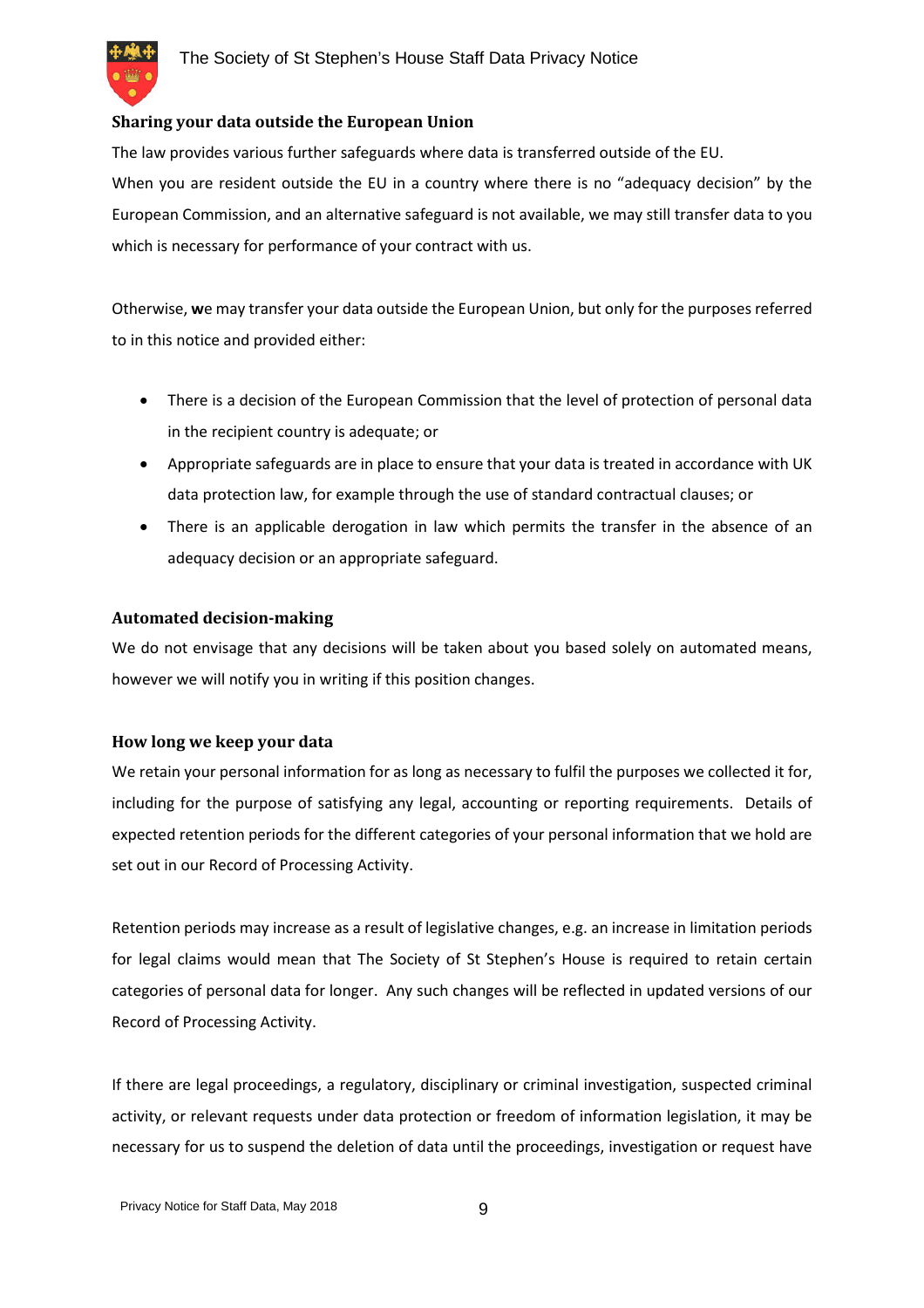

been fully disposed of. Please note that we may keep anonymised statistical data indefinitely, but you cannot be identified from such data.

#### **Your legal rights over your data**

Subject to certain conditions and exception set out in UK data protection law, you have:

- The **right to request access** to a copy of your data, as well as to be informed of various information about how your data is being used;
- The **right to have any inaccuracies in your data corrected**, which may include the right to have any incomplete data completed;
- The **right to have your personal data erased** in certain circumstances;
- The **right to have the processing of your data suspended**, for example if you want us to establish the accuracy of the data we are processing.
- The right to receive a **copy of data you have provided to us**, and have that transmitted to another data controller (for example, another University or College).
- The **right to object to any direct marketing** (for example, email marketing or phone calls) by us, and to require us to stop such marketing.
- The **right to object to the processing of your information** if we are relying on a "legitimate interest" for the processing or where the processing is necessary for the performance of a task carried out in the public interest. The lawful basis for any particular processing activity we carry out is set out in our detailed table of processing activities [LINK].
- The **right to object to any automated decision-making** about you which produces legal effects or otherwise significantly affects you.
- Where the lawful basis for processing your data is **consent**, you have the **right to withdraw your consent at any time**. This will not affect the validity of any lawful processing of your data up until the time when you withdrew your consent. You may withdraw your consent by contacting the The Society of St Stephen's House Data Protection Officer at **dpo@ssho.ox.ac.uk**

If you wish to exercise any of your rights in relation to your data as processed by The Society of St Stephen's House please contact our Data Protection Officer at dpo@ssho.ox.ac.uk Some of your rights are not automatic, and we reserve the right to discuss with you why we might not comply with a request from you to exercise them.